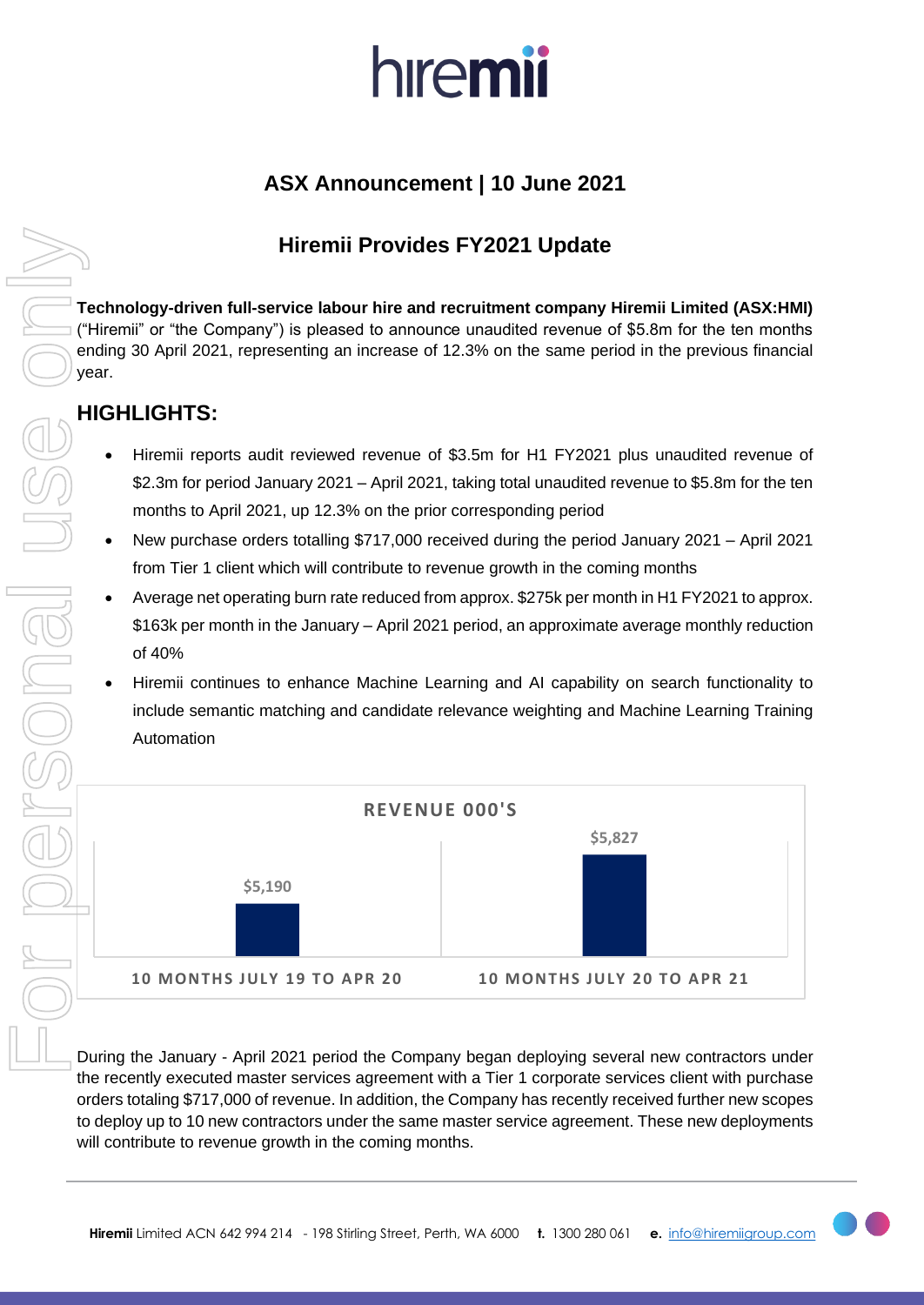

The Company's approximate net average monthly operating burn rate (calculated as revenue less operating expenses) in the January – April 2021 period was reduced by an estimated 40% on the monthly average in H1 FY2021 (from approximately \$275k/month in H1 FY2021 to approximately \$163k/month in the January – April 2021 period). The reductions have been a product of continued investment in technology and reductions in non-revenue generating expenses. The net burn rate is expected to increase slightly in the coming months due to the Company's expansion into New South Wales and Victoria in line with the Company's IPO plan.



### **TECHNOLOGY UPDATE**

#### **CV Parsing**

The Hiremii approach to parsing makes use of a deep learning infrastructure that overcomes many of the challenges inherent in static job-title databases. The approach allows the Platform to better adapt to the changing recruitment landscape, where emerging roles, new jobs and ever-evolving career trajectories make it difficult to structurally organize roles and designations in a static ontology. The Platform seeks to dynamically adapt as it learns new patterns and new roles and new relationships and hierarchies.

#### **Matching**

Hiremii enhancement in search functionality now includes the semantic matching and candidate relevance weighting. This allows users to use broad search terms across various designation and skills descriptions thereby broadening the reach of candidate identification. The matching capability now also includes initial features to weight and rank candidates relative to how prominent their skills are within their CV.